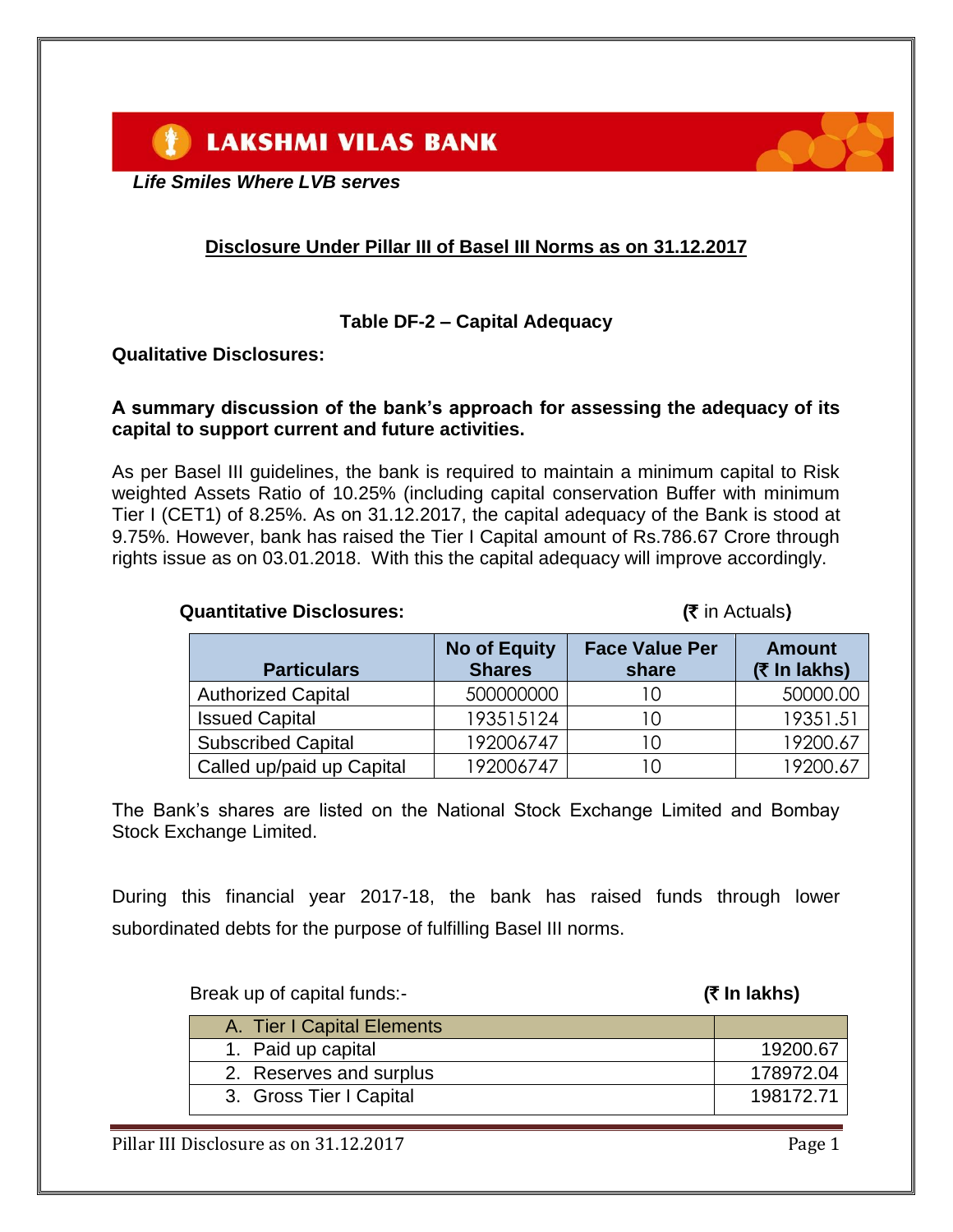| 4. Less (Intangible Assets)                         | 1803.43   |
|-----------------------------------------------------|-----------|
| 5. Net Tier I Capital                               | 196369.28 |
| <b>B.</b> Tier II Capital Elements                  |           |
| 1. General Provisions and Loan loss Reserve         | 9021.79   |
| 2. Subordinated Debt (Lower Tier II bonds)          | 32724.00  |
| 3. Provision for restructured advances              | 4849.19   |
| 4. Provision for unhedged foreign currency exposure | 202.64    |
| 5. Gross Tier II capital                            | 46797.62  |
| 6. Less (Cross holdings)                            | 200.00    |
| 7. Net Tier II Capital                              | 46597.62  |

Break up of Capital Requirements:-

#### **(**` **In lakhs)**

| <b>Risk Type</b>                             |            |
|----------------------------------------------|------------|
| b) Capital requirements for Credit Risk      | 174847.88  |
| Portfolios subject to standardized approach  |            |
| Cash & Bank                                  | 292.29     |
| <b>Loans and Advances</b>                    | 155428.00  |
| <b>Fixed Assets</b>                          | 3452.41    |
| <b>Other Assets</b>                          | 4839.02    |
| Off Balance sheet Exposure                   | 10836.16   |
| c) Capital requirements for Market Risk      | 34039.80   |
| <b>Standardized Duration approach</b>        |            |
| <b>Interest Rate Risk</b>                    | 22637.96   |
| Foreign Exchange Risk (including gold)       | 154.78     |
| <b>Equity Risk</b>                           | 11247.06   |
| d) Capital requirements for Operational Risk | 15485.68   |
| Basic Indicator approach                     | 15485.68   |
| Total Risk weight Assets (b+c+d)*100/9       | 2493037.38 |
| <b>Total Eligible Capital Funds for CRAR</b> | 242966.90  |
| <b>CRAR (Basel III)</b>                      | 9.75%      |

### **e) Common Equity Tier 1, Tier I and Total Capital ratios:**

For the top consolidated group; and for significant bank subsidiaries (stand alone or sub-consolidated depending on how the framework is applied)

**Not applicable**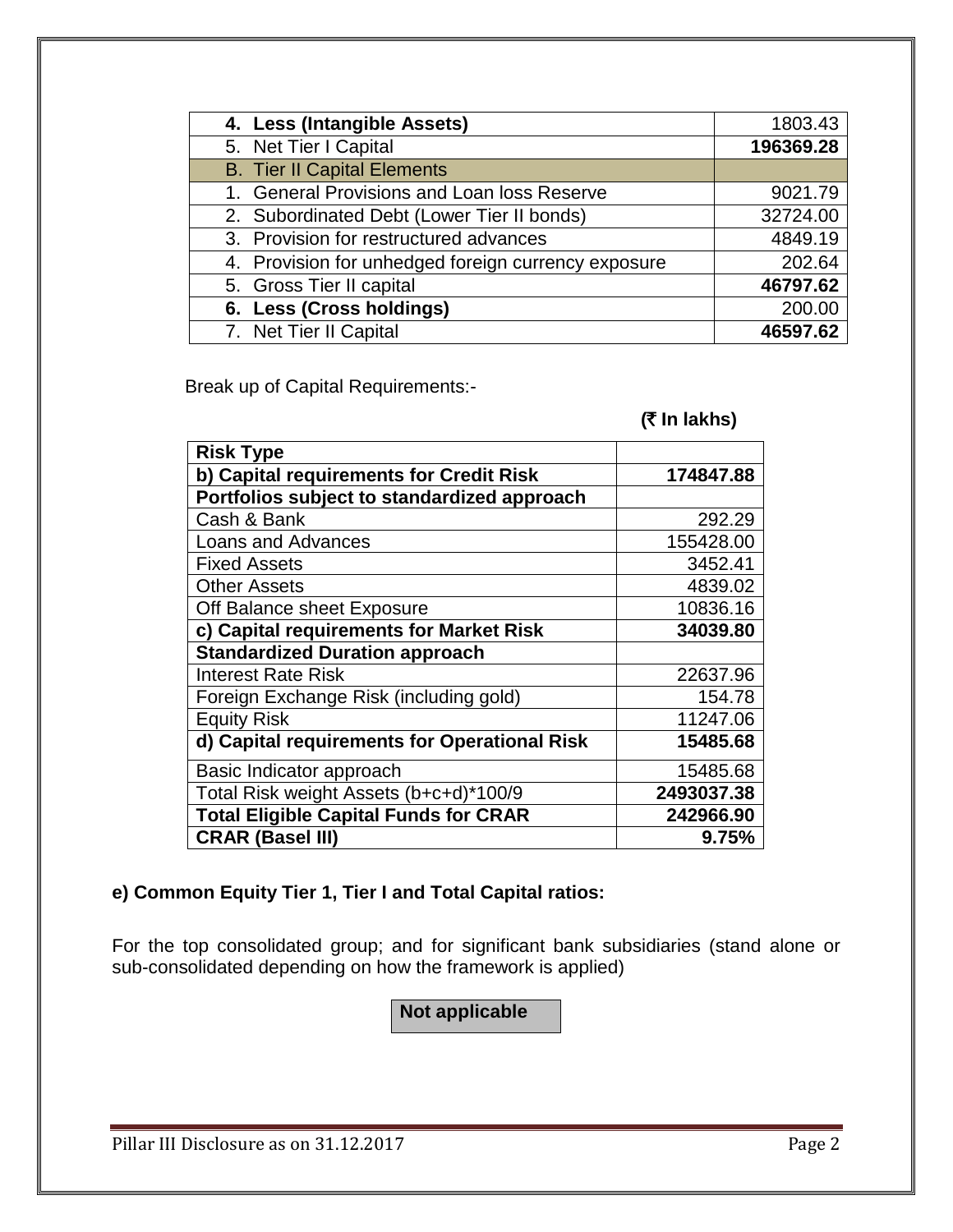#### **II. Risk Exposure and Assessment**

The risk management framework of the Bank keeps on evolving with more robustness mainly from the understanding/ identification/assessment/ management/ measurement and monitoring of various risks on a continuous basis. The Bank always strives to update the practices, policies and process involving risk by benchmarking ourselves to the best global practices in risk management.

The Bank has in place a Risk Management Committee of the Board of Directors, basis the regulatory requirement for listed entities. While the Board is responsible for framing, implementing and monitoring the said Risk Management framework, it has delegated its powers to monitoring and reviewing of risk associated with the business of the bank to the said Committee as mentioned in the below Organization Structure.

The risk management processes are guided by well-defined policies appropriate for various risk categories viz., credit risk, market risk and operational risk as per the respective regulatory and business requirements. Investment policy, Forex policy, ALM policy, Stress testing policy, Credit Risk Management Policy are put in place to measure, mitigate / hedge the various risks. The Bank has laid down Stress Testing policy to measure impact of adverse stress scenarios on the adequacy of capital and profit.

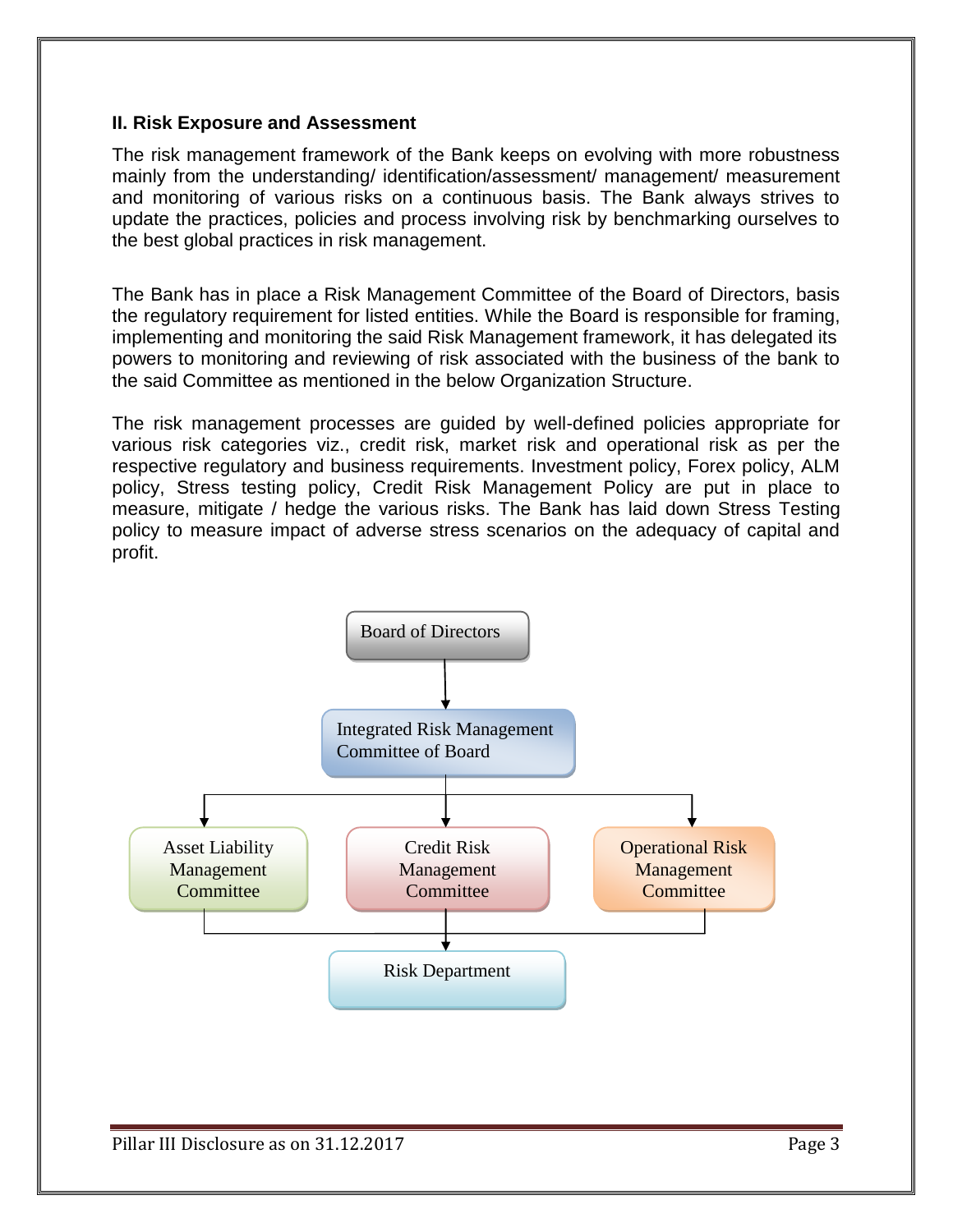#### **Organization Structure of Risk Department:**

The Risk Department is headed by Chief Risk Officer who reports to the Managing Director and CEO of the Bank. The activity of the Risk Department is being overseen by the Risk Management Committee of the Board. The Department has separate teams for individual components of risk. The teams report to the Chief Risk Officer.

#### **Credit Risk:**

Credit risk is the risk of financial loss if a client, issuer of securities that the Bank holds or any other counterparty fails to meet its contractual obligations. Credit Risk arises from all transactions that give rise to actual, contingent or potential claims against any counterparty, borrower or obligor. The goal of credit risk management focusses on riskadjusted return on capital, targeted asset quality and management of the credit risk inherent in individual exposures as well as at the portfolio level. The emphasis is placed both on evaluation and management of risk at the individual exposures and analysis of the portfolio behavior.

#### **Credit Risk Management policy:**

A comprehensive Credit risk management policy is put in place and the same has been approved by Board. The Credit risk strategy of the bank is based on Risk appetite and risk-return profile and it is being reviewed yearly in CRM policy. The strategy of the bank shall provide continuity in approach considering cyclical approach of the economy and the resulting shifts in the composition and quality of the overall credit portfolio. It shall also include a statement of the banks willingness to grant credit based on exposure type (for example, commercial, consumer, real estate, etc.,), economic sector (e.g. textile, iron etc.), geographical location, currency, maturity, anticipated profitability, identification of target markets / business sectors (like priority sector lending) and the overall credit portfolio composition.

#### **Credit sanction and approval processes:**

The Bank has structured and standardized credit approval process, including a wellestablished procedure of comprehensive credit appraisal. Every extension of credit facility or material change of a credit facility to any counterparty requires credit approval at the appropriate authority level. The Bank has a multi-tier structure for sanction of credit proposals, with proper delegation of lending powers at various levels of officers & executives, duly approved by Board.

The powers vested at each level depend on the quantum and type of the loan facility and the overall exposure to the borrower / group.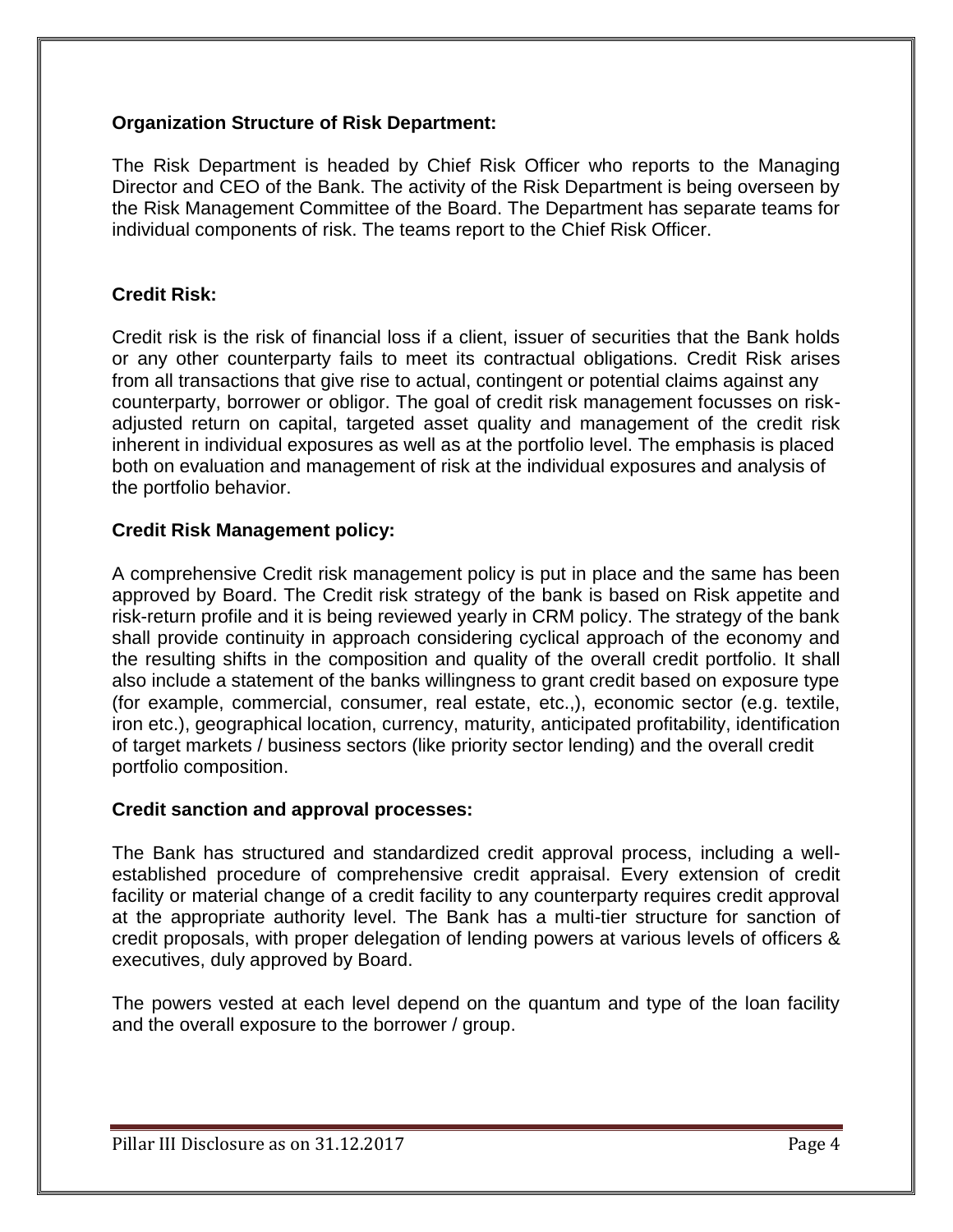#### **Credit Rating System:**

Internal risk rating remains the foundation of the credit assessment process, which provides standardization and objectivity to the process. All sanctioning processes including the delegation of powers are linked to the ratings and the sizes of the exposure. The monitoring frequency applicable to the exposure also depends on the rating of the exposure. Individual borrower exposure ceilings linked to the internal rating and sector specific caps are laid down in the Credit policy to avoid concentration risk. Both Credit and market risk expertise are combined to manage risks arising out of traded credit products such as bonds and market related off balance sheet transactions.

Key sectors are analyzed in detail to suggest strategies for business, considering both risks and opportunities. Such analysis is reviewed by the Credit Risk Management Committee/ Central Management Committee/ Various Credit Sanctioning Committees to arrive at the appropriate industry ceilings as well as define the origination and account management strategy for the sector. The Risk Management Committee of the Board periodically reviews the impact of the plausible stress scenarios covering inter alia increased regulatory prescriptions on provisioning requirements, rating downgrades, or drop in the asset values in case of secured exposures etc. on the portfolio.

#### **Credit Review and Monitoring:**

Bank has a dedicated monitoring department which looks after review and monitoring of bank's credit portfolio. The Bank has a system under which the lending powers exercised by delegated authority are reported to and reviewed by a higher authority under the Internal Loan Review Mechanism

#### **Market Risk:**

Market risk is the risk of losses in 'on and off-balance sheet' positions arising from the movements in market price as well as the volatilities of those changes, which may impact the Bank's earnings and capital. The risk may pertain to interest rate related instruments (Interest rate risk), equities (equity price risk) and foreign exchange rate risk (currency risk). Market Risk for the Bank emanates from its trading and investment activities, which are undertaken both for the customers and on a proprietary basis. The Bank adopts a comprehensive approach to market risk management for its banking book as well as its trading book for its operations. The market risk management framework of the Bank provides necessary inputs regarding the extent of market risk exposures, the performance of portfolios vis-a- vis the market risk limits and comparable benchmarks, which provides guidance to the business in optimizing the risk-adjusted rate of return of the Bank's trading and investment portfolio.

Market risk is the risk of losses in 'on and off-balance sheet' positions arising from the movements in market price as well as the volatilities of those changes, which may impact the Bank's earnings and capital. The risk may pertain to interest rate related instruments (Interest rate risk), equities (equity price risk) and foreign exchange rate risk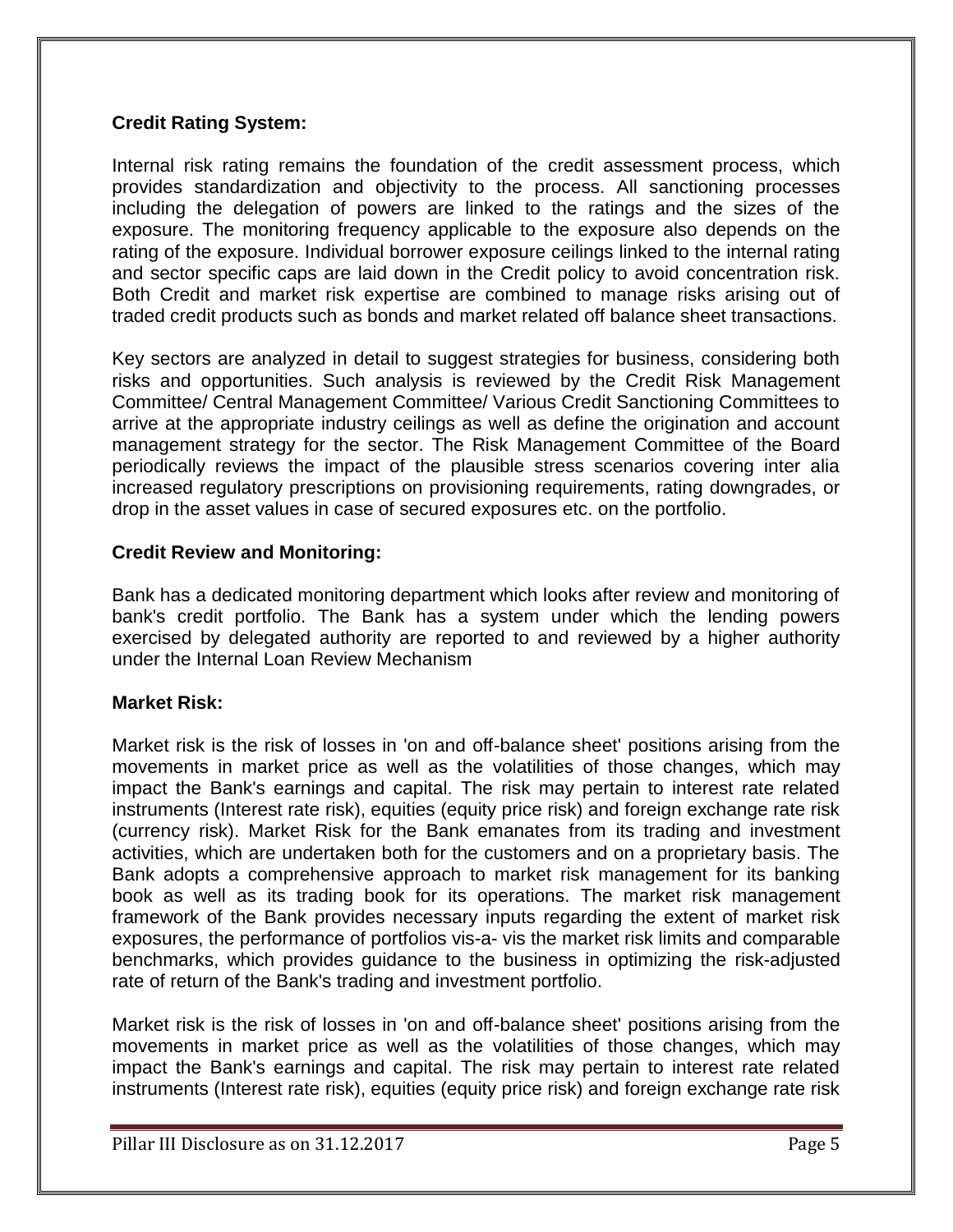(currency risk). Market Risk for the Bank emanates from its trading and investment activities, which are undertaken both for the customers and on a proprietary basis. The Bank adopts a comprehensive approach to market risk management for its banking book as well as its trading book for its operations. The market risk management framework of the Bank provides necessary inputs regarding the extent of market risk exposures, the performance of portfolios vis-a- vis the market risk limits and comparable benchmarks, which provides guidance to the business in optimizing the risk-adjusted rate of return of the Bank's trading and investment portfolio.

#### **Operational Risk:**

Operational risks may emanate from inadequate and/or missing controls in internal processes, people and systems or from external events or a combination of all the four. The Bank has in place an Operational Risk Management (ORM) Policy to manage the operational risk in an effective, efficient and proactive manner. The policy aims at assessing and measuring the magnitude of risks, monitoring and mitigating them through well-defined framework and governance structure.

The RMC at the apex level is the policy making body and is supported by the Operational Risk Management Committee (ORMC) responsible for the implementation of the Operational Risk framework of the Bank and the management of operational risks across the Bank.

The Bank has set up a comprehensive Operational Risk Management / Measurement System for identifying, documenting, assessing, measuring and periodic monitoring of various risks and controls linked to various processes.

The Business Continuity Management Committee (BCMC) exercises oversight on the implementation of the approved Business Continuity plan (BCP) framework, which has been put in place to ensure continuity of service for its customer base.

Further, the bank continuously examines its risk governance framework, the risk management practices, availability of adequate resources, appropriate systems and continuously strives to improve all these aspects. For example- Ensuring a strong set of experienced and skilled officials in Risk, strengthening the risk management at its Regions, acquiring improvised risk systems and continuously improving risk processes/ tools to be able to have the best of risk management practices across the globe.

#### **Interest Rate Risk in Banking Book:**

Interest Rate Risk is measured in two different ways. Earnings perspective using Traditional Gap Analysis to assess the impact of adverse movement in interest rate on the Net Interest Income (Earnings at Risk) and economic value perspective using Duration Gap Analysis to assess the impact of adverse movement in interest rate on the market value of Bank's equity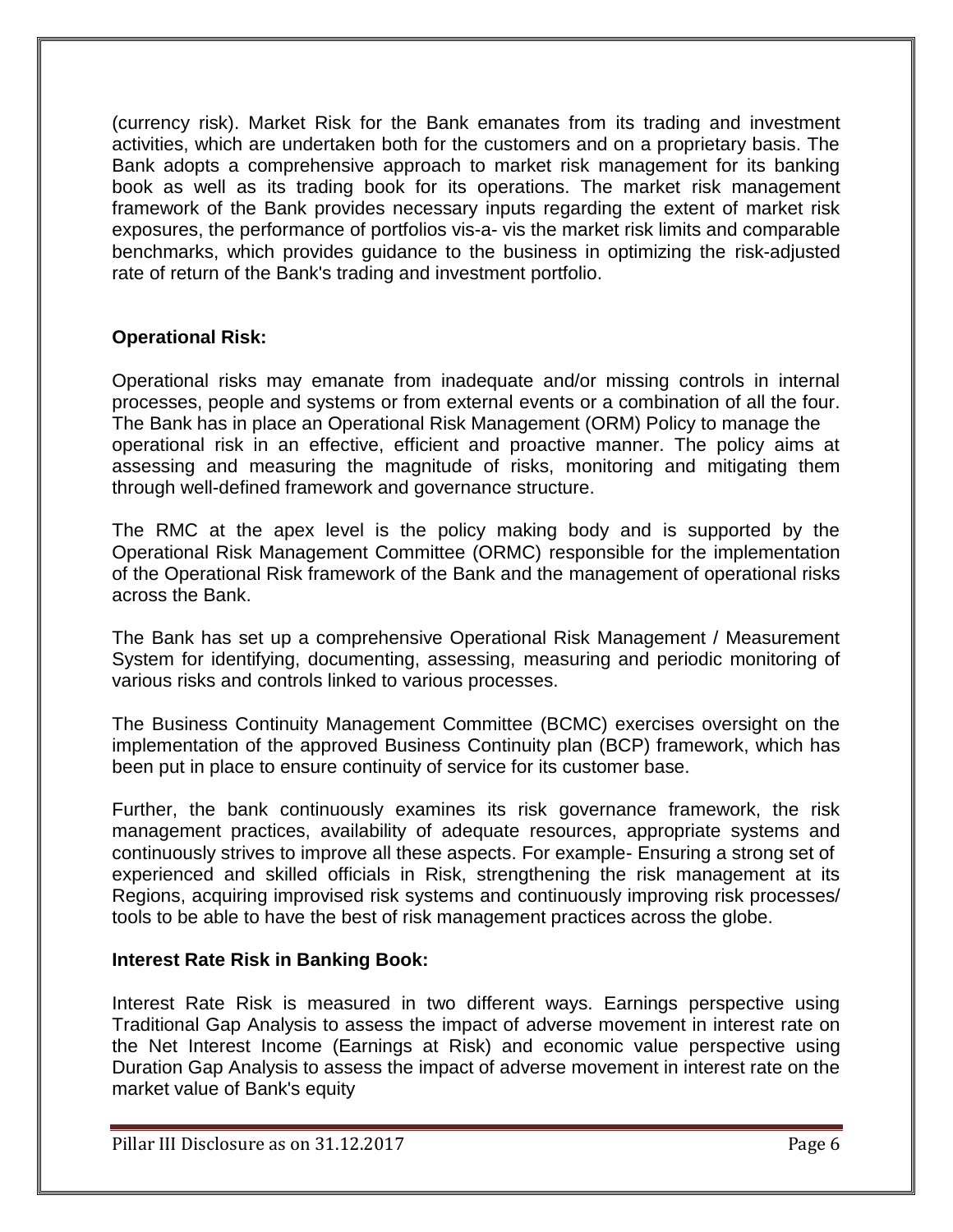ALM policy will manage and monitor the limits / guidance values / target set on interest rate risk of the Banking Book. RMC-B and ALCO at the executive level are responsible for efficient and effective management of Interest rate risk in Banks business.

#### **Scope and nature of risk reporting / measurement systems:**

The Duration/ Modified duration mainly depends on coupon, maturity and periodicity of payment of installments. Since the modified duration of the liabilities is less compared to the modified duration of assets, there would be fall in the equity value under major stress. Modified duration of Equity is calculated on a quarterly basis. The capital charge for Interest rate risk in banking book is assessed based on drop in the Market value of equity under 200 bps changes in interest rate. The results of Traditional Gap analysis and Duration Gap analysis including the adherence to tolerance limit set in this regard are monitored and the same has been placed before ALCO/RMCE/RMC-B level.

#### **Liquidity Risk:**

Liquidity is a bank's capacity to fund increase in assets and meet both expected and unexpected cash and collateral obligations at reasonable cost and without incurring unacceptable losses. Liquidity risk is the inability of a bank to meet such obligations as they become due, without adversely affecting the bank's financial condition. The Asset Liability Management policy of the Bank stipulates a broad framework for liquidity risk management to ensure that the Bank is in a position to meet its liquidity obligations as well as to withstand a period of liquidity stress from bank-level factors, market-wide factors or a combination of both.

The liquidity profile of the Bank is monitored on a static as well as on a dynamic basis by using the gap analysis technique supplemented by monitoring of key liquidity ratios and conduct of liquidity stress tests periodically.

The Bank has integrated into the asset liability management framework, the liquidity risk management guidelines issued by RBI pursuant to the Basel III framework on liquidity standards. The Bank maintains the regulatory mandated LCR as per the transitional arrangement laid down by RBI and also ensures adherence to RBI guidelines on monitoring and management of liquidity including liquidity ratios.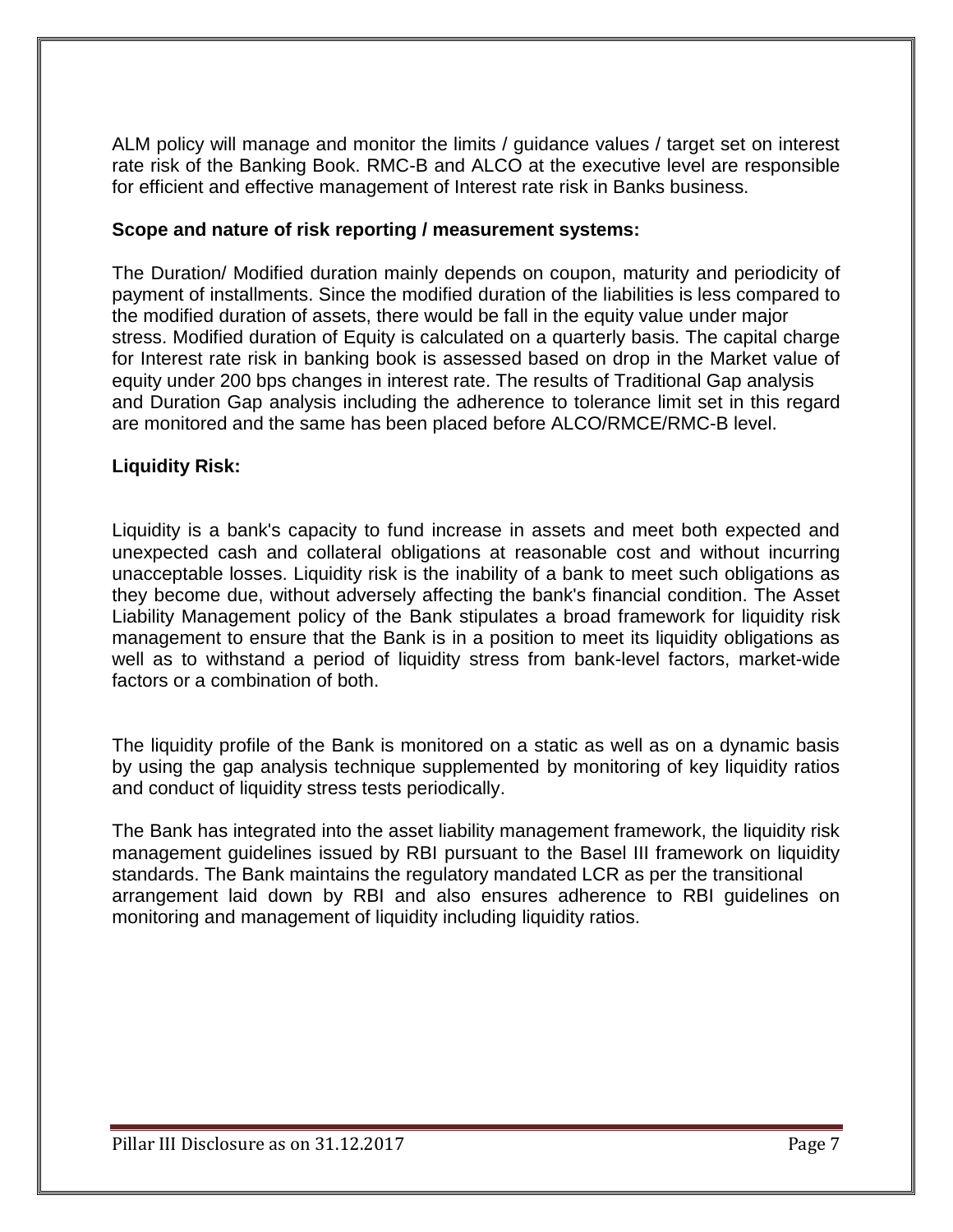#### **TABLE DF-3: Credit Risk**

#### **Credit Risk: General Disclosures**

#### **Qualitative Disclosures**

(a) The general qualitative disclosure requirement with respect to credit risk, Includes the definitions of Past Due, NPA of a loan or a advance and impaired assets (For Accounting Purposes), Out of order and Overdue. These definitions are as per the extant guidelines of Reserve Bank of India.

#### **Credit Risk**

Credit risk in simple terms is the potential that bank's borrower or counterparty will fail to meet its obligations in accordance with agreed terms.

Credit risk is defined as the possibility of losses associated with default in repayment or diminution in the credit quality of borrowers or counterparties or diminution in the value of primary and/or collateral assets. In a bank's portfolio, losses stem from outright default due to inability or unwillingness of a customer or counterparty to meet commitments in relation to lending, trading, settlement and other financial transactions.

#### **Discussion of the Bank's Credit risk management policy**

The Board level approved Credit Risk Management Policy is put in place. The goal of the policy is to ensure that it is within the acceptable risk appetite and tolerance limit set by the bank. It manages the credit risk inherent in the entire portfolio as well as the risk in individual credits or transactions and it encompasses identification, measurement, monitoring and control of the credit risk exposures. Further it deals the structure, governance, framework, and processes for effective and efficient management of the Credit risk.

#### **Quantitative Disclosures**

#### **Credit Exposure:-**

| <b>Credit Risk Exposures</b>           | $(7 \text{ In}$ Lacs) |
|----------------------------------------|-----------------------|
| Fund Based *                           | 2502913.23            |
| Non Fund Based **                      | 234678.33             |
| <b>Total Fund &amp; Non Fund Based</b> | 2737591.56            |

\* It excludes fixed assets, other assets, cash, bank balances, balance with RBI and investments under HTM category.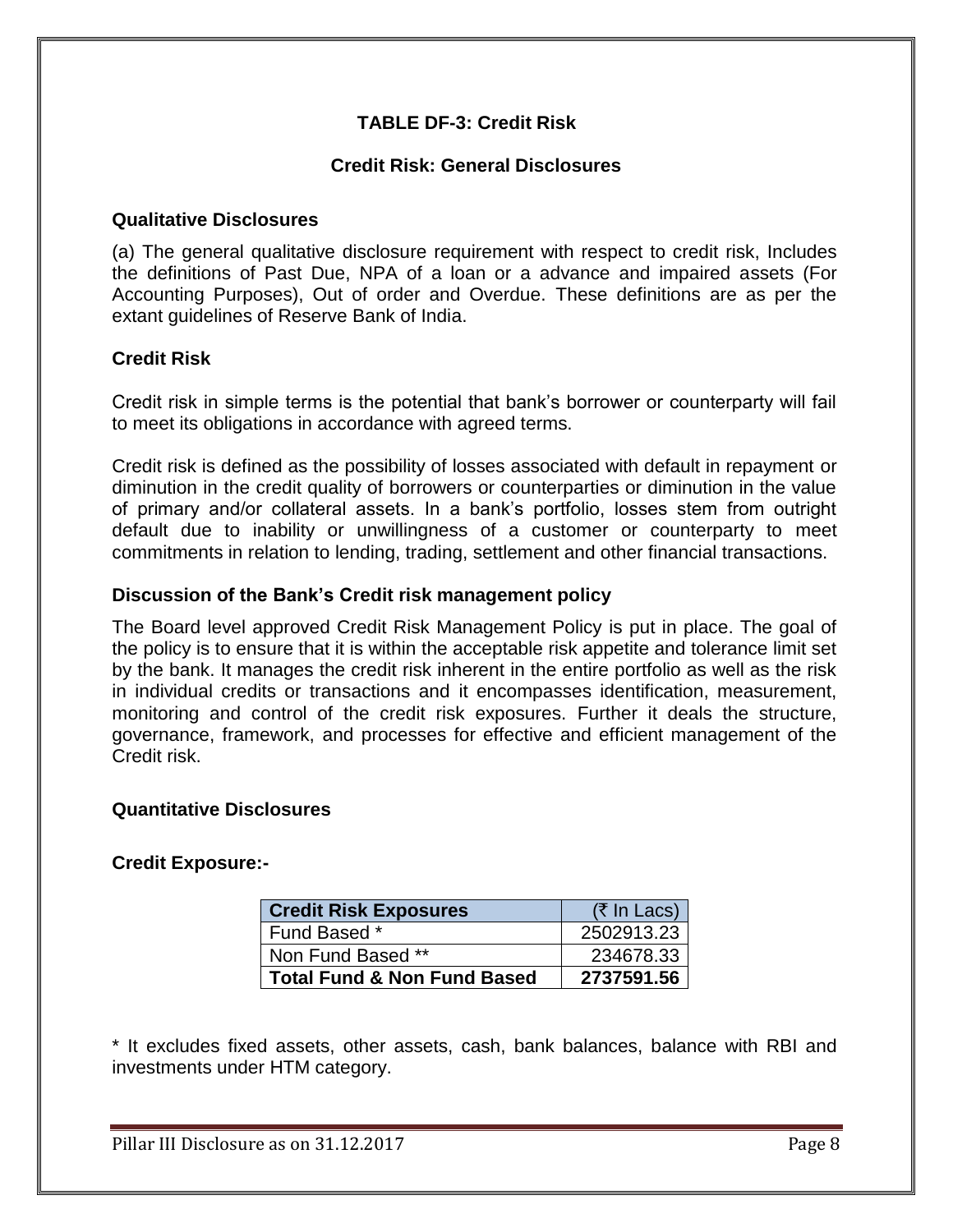\*\* Exposure without revaluation.

## **Geographic wise Distribution of Exposures:-**

# **(**` **in lakhs)**

| <b>State Name</b> | <b>Funded</b> | <b>Non - Funded</b> | <b>Total</b> |
|-------------------|---------------|---------------------|--------------|
| Andhra Pradesh    | 154316.85     | 5144.20             | 159461.05    |
| Chhattisgarh      | 4593.54       | 274.20              | 4867.74      |
| Gujarat           | 43021.90      | 5718.77             | 48740.68     |
| Haryana           | 8391.25       | 1473.61             | 9864.86      |
| Jharkhand         | 3523.54       | 5.00                | 3528.54      |
| Karnataka         | 338977.55     | 10262.81            | 349240.36    |
| Kerala            | 62403.28      | 98.82               | 62502.11     |
| Madhya Pradesh    | 6389.72       | 22.00               | 6411.72      |
| Maharashtra       | 505801.81     | 39693.13            | 545494.94    |
| Delhi             | 104923.29     | 53150.72            | 158074.01    |
| Odisha            | 887.05        | 6.57                | 893.63       |
| Puducherry        | 9784.61       | 700.80              | 10485.41     |
| Rajasthan         | 8737.53       | 2.25                | 8739.78      |
| Tamilnadu         | 1013770.13    | 69441.53            | 1083211.66   |
| Telangana         | 171449.65     | 39683.50            | 211133.15    |
| Uttar pradesh     | 2607.32       | 66.01               | 2673.33      |
| West Bengal       | 63334.19      | 8934.40             | 72268.60     |
| <b>Total</b>      | 2502913.23    | 234678.33           | 2737591.56   |

## **Industry Wise distribution of Exposures:-**

**(** ` **in lakhs)** 

| S.No | <b>Industry Name</b>                                           | <b>Funded</b><br>exposure | Non-<br>funded<br>exposure | <b>Total</b><br><b>Exposure</b> | $%$ of<br><b>Gross</b><br><b>Credit</b><br><b>Exposure</b> |
|------|----------------------------------------------------------------|---------------------------|----------------------------|---------------------------------|------------------------------------------------------------|
|      | All Engineering                                                | 20051.58                  | 8288.59                    | 28340.17                        | 1.04                                                       |
| 2    | <b>Basic Metal and Metal Products</b>                          | 116966.53                 | 10018.14                   | 126984.67                       | 4.64                                                       |
| 3    | Beverages (excluding Tea &<br>Coffee) and Tobacco              | 36951.43                  | 2225.00                    | 39176.43                        | 1.43                                                       |
| 4    | <b>Cement and Cement Products</b>                              | 3013.08                   | 0.00                       | 3013.08                         | 0.11                                                       |
| 5    | <b>Chemicals and Chemical Products</b><br>(Dyes, Paints, etc.) | 42091.88                  | 5203.00                    | 47294.88                        | 1.73                                                       |
| 6    | <b>Food Processing</b>                                         | 22189.62                  | 1027.01                    | 23216.63                        | 0.85                                                       |
| 7    | Gems and Jwellery                                              | 15095.06                  | 704.91                     | 15799.97                        | 0.58                                                       |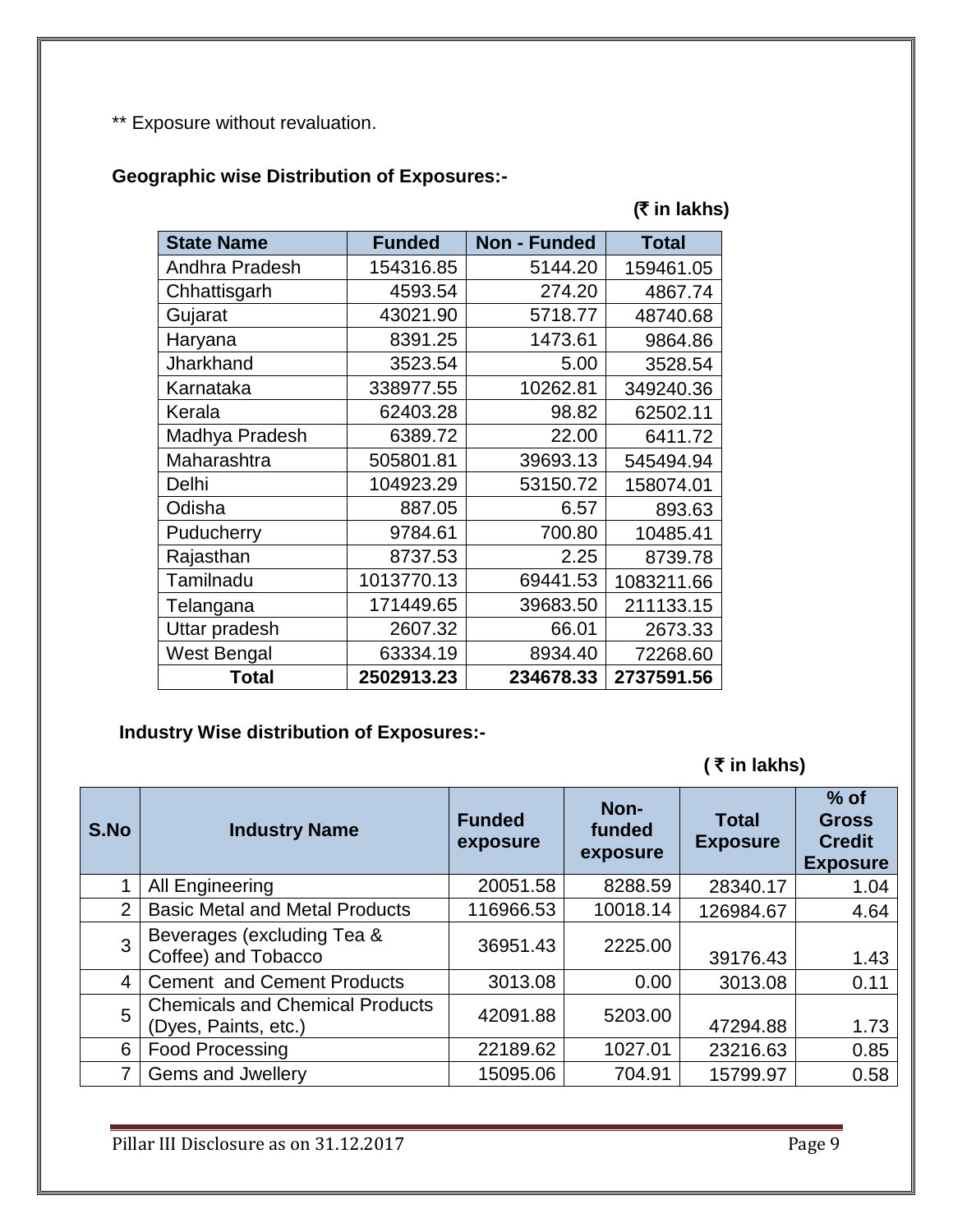| 8               | Glass & Glassware                                                                | 3227.05    | 5.67      | 3232.72    | 0.12  |
|-----------------|----------------------------------------------------------------------------------|------------|-----------|------------|-------|
| 9               | Infrastructure                                                                   | 215410.67  | 53667.02  | 269077.69  | 9.83  |
| 10              | Leather and Leather products                                                     | 479.13     | 2.00      | 481.13     | 0.02  |
| 11              | Mining and Quarrying                                                             | 25751.28   | 1009.98   | 26761.26   | 0.98  |
| 12 <sub>2</sub> | Paper and Paper Products                                                         | 7404.94    | 308.89    | 7713.83    | 0.28  |
| 13 <sup>2</sup> | Petroleum (non-infra), Coal<br>Products (non-mining) and Nuclear<br><b>Fuels</b> | 936.56     | 365.07    | 1301.63    | 0.05  |
| 14              | Rubber, Plastic and their Products                                               | 24587.43   | 32.22     | 24619.65   | 0.90  |
| 15              | <b>Textiles</b>                                                                  | 111338.36  | 7996.26   | 119334.62  | 4.36  |
| 16              | Vehicles, Vehicle Parts and<br><b>Transport Equipments</b>                       | 977.44     | 1.50      | 978.94     | 0.04  |
| 17              | Wood and Wood Products                                                           | 10213.41   | 7025.41   | 17238.83   | 0.63  |
| 18              | Other industries                                                                 | 33633.63   | 260.36    | 33893.99   | 1.24  |
| 19              | <b>Residual Advances</b>                                                         | 1812594.16 | 136537.32 | 1949131.47 | 71.20 |
|                 | <b>Total</b>                                                                     | 2502913.23 | 234678.33 | 2737591.56 |       |

Note: The industries break-up given on the same lines as prescribed for DSB returns. Residual advances are educational loans, Housing loans, Gold loans, Loan against deposits, Personal loan, staff loan, consumer loans, vehicle loans, etc., The Industries which has crossed 5% of gross credit exposure are:

a) Infrastructure- 9.83%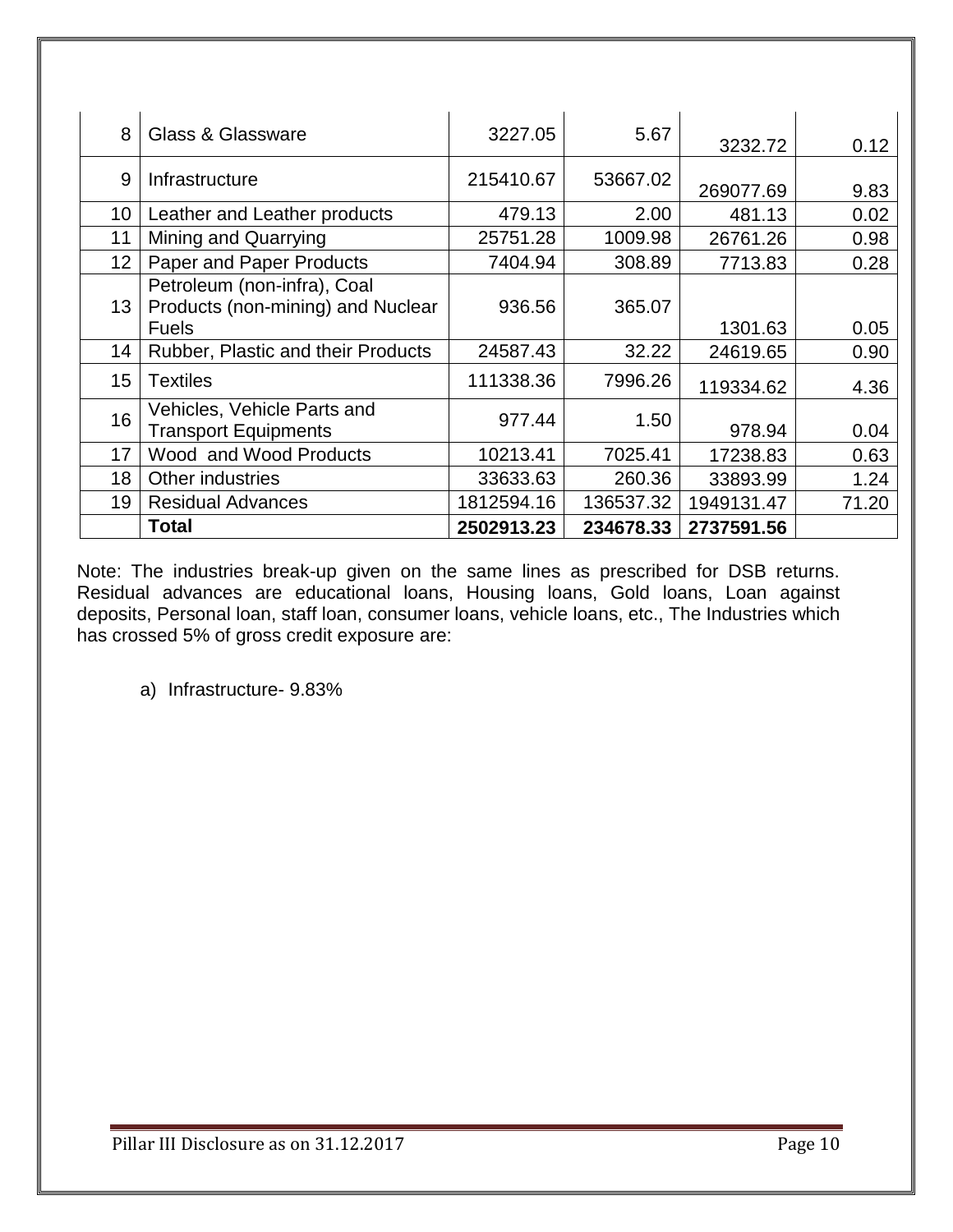# **Residual Contractual maturity breakdown of assets**

( $\bar{\tau}$  in lakhs)

|                            | Cash     | <b>Balance</b><br><b>With RBI</b> | <b>Balance</b><br><b>With</b><br><b>Other</b><br><b>Banks</b> | <b>Investments</b> | <b>Call Money</b><br><b>Placements</b> | Repo<br><b>Asset</b> | <b>Advances</b> | <b>Fixed</b><br><b>Assets</b> | <b>Other Assets</b> |
|----------------------------|----------|-----------------------------------|---------------------------------------------------------------|--------------------|----------------------------------------|----------------------|-----------------|-------------------------------|---------------------|
| Overdue to<br>1 Day        | 30092.47 | 1924.43                           | 7692.29                                                       | 517473.20          | 0.00                                   | 0.00                 | 20113.78        | 0.00                          | 1808.80             |
| 2-7 Days                   | 0.00     | 2447.54                           | 0.00                                                          | 81873.94           | 0.00                                   | 0.00                 | 29943.31        | 0.00                          | 693.73              |
| 8-14 Days                  | 0.00     | 2017.72                           | 0.00                                                          | 9317.29            | 0.00                                   | 0.00                 | 35095.55        | 0.00                          | 807.97              |
| 15-30<br>Days              | 0.00     | 4786.79                           | 0.00                                                          | 24090.57           | 0.00                                   | 0.00                 | 113396.44       | 0.00                          | 1613.85             |
| 31-60<br>Days              | 0.00     | 5975.62                           | 0.00                                                          | 28584.75           | 0.00                                   | 0.00                 | 102784.18       | 0.00                          | 3576.65             |
| 61-90<br>Days              | 0.00     | 7578.41                           | 0.00                                                          | 39601.96           | 0.00                                   | 0.00                 | 160923.92       | 0.00                          | 3576.65             |
| 3-6 Months                 | 0.00     | 9971.79                           | 0.00                                                          | 47852.01           | 0.00                                   | 0.00                 | 215601.79       | 0.00                          | 10385.16            |
| 6 Month to<br>1 Year       | 0.00     | 19291.44                          | 0.00                                                          | 97528.04           | 0.00                                   | 0.00                 | 168540.07       | 0.00                          | 0.00                |
| 1-3 Years                  | 0.00     | 40813.35                          | 65.00                                                         | 224553.08          | 0.00                                   | 0.00                 | 968331.04       | 0.00                          | 101960.92           |
| 3-5 Years                  | 0.00     | 4081.35                           | 0.00                                                          | 52922.28           | 0.00                                   | 0.00                 | 272824.83       | 0.00                          | 0.00                |
| Over <sub>5</sub><br>Years | 0.00     | 25775.21                          | 25.00                                                         | 142243.59          | 0.00                                   | 0.00                 | 400066.36       | 40117.17                      | 20671.73            |
| <b>Total</b>               | 30092.47 | 124663.65                         | 7782.29                                                       | 1266040.71         | 0.00                                   | 0.00                 | 2487621.27      | 40117.17                      | 145095.46           |

## **Asset Quality**

 **(** ` **in lakhs)** 

| Amount of Non-Performing Assets (Gross) | 142700.96 |
|-----------------------------------------|-----------|
| Substandard                             | 94787.40  |
| Doubtful $-1$                           | 20957.34  |
| Doubtful $-2$                           | 16384.26  |
| Doubtful $-3$                           | 890.44    |
| Loss                                    | 9681.52   |
| <b>Net NPA</b>                          | 106046.00 |
| Gross NPA to gross advances (%)         | 5.66%     |
| Net NPAs to Net advances (%)            | 4.27%     |
| <b>Movement of NPAs (Gross)</b>         |           |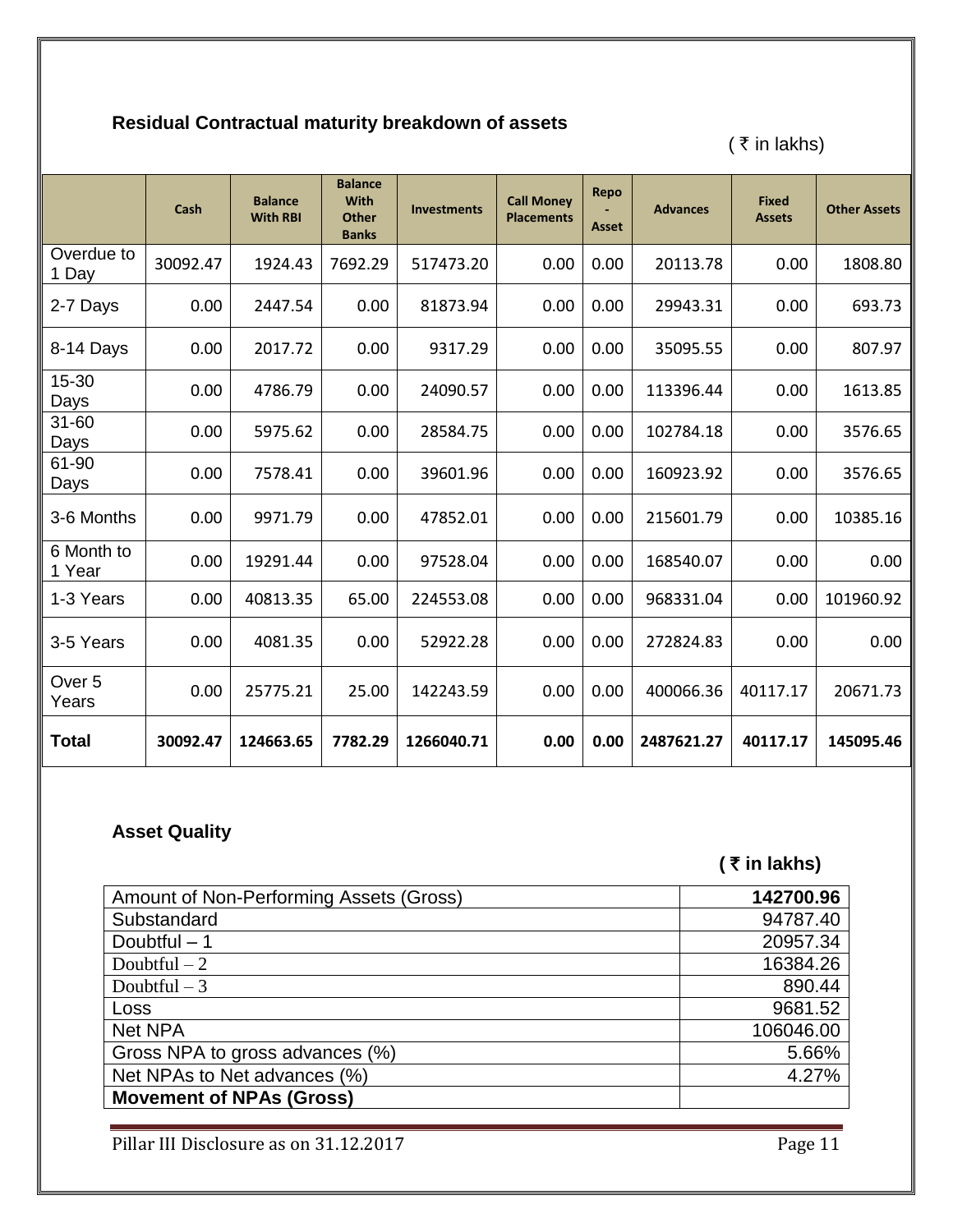| Opening Balance             | 127765.66 |
|-----------------------------|-----------|
| Additions during the period | 28621.05  |
| <b>Reductions</b>           | 13685.75  |
| Closing Balance             | 142700.96 |

## **Movement of Provisions (₹in lakhs)**

|                                                                  | <b>Specific Provision</b> | <b>General Provision</b> |
|------------------------------------------------------------------|---------------------------|--------------------------|
| <b>Opening Balance</b>                                           | 21685.48                  |                          |
| Provisions made during the period                                | 10516.70                  |                          |
| Write off                                                        | 0.00                      |                          |
| Write back of excess provisions                                  | 1664.43                   |                          |
| Any other adjustments, including transfers<br>between provisions | 0.00                      |                          |
| Closing balance                                                  | 30537.75                  |                          |

Details of write offs and recoveries that have been booked directly to the Income statement

| Write offs that have been booked directly to the income statement | 141.67  |
|-------------------------------------------------------------------|---------|
| Recoveries that have been booked directly to the income statement | 2130.14 |

## I**nvestments (** ` **in lakhs)**

| Amount of Non Performing Investments                         | 5258.11 |
|--------------------------------------------------------------|---------|
| Amount of provisions held for non-performing investments     | 3358.02 |
| Movement of provisions for depreciation on Investments       |         |
| <b>Opening Balance</b>                                       | 7860.37 |
| Provisions made during the period (October to December 2017) | 0.00    |
| Write-off/Write – back of excess provisions                  | 1091.56 |
| <b>Closing Balance</b>                                       | 6768.81 |

# **Major Industry break up of NPA**

|                                                      |              | (₹ in lakhs)     |
|------------------------------------------------------|--------------|------------------|
| <b>Industry</b>                                      | <b>Gross</b> | <b>Specific</b>  |
|                                                      | <b>NPA</b>   | <b>Provision</b> |
| Infrastructure                                       | 32705.46     | 5155.63          |
| <b>Basic Metal and Metal Products</b>                | 20872.74     | 8014.12          |
| Food processing                                      | 9554.42      | 1433.16          |
| Chemical and Chemical Products (Dyes, Paints, etc.,) | 9459.62      | 3720.46          |
| Mining and Quarrying                                 | 9104.34      | 1365.65          |
| <b>Total</b>                                         | 81696.58     | 25689.02         |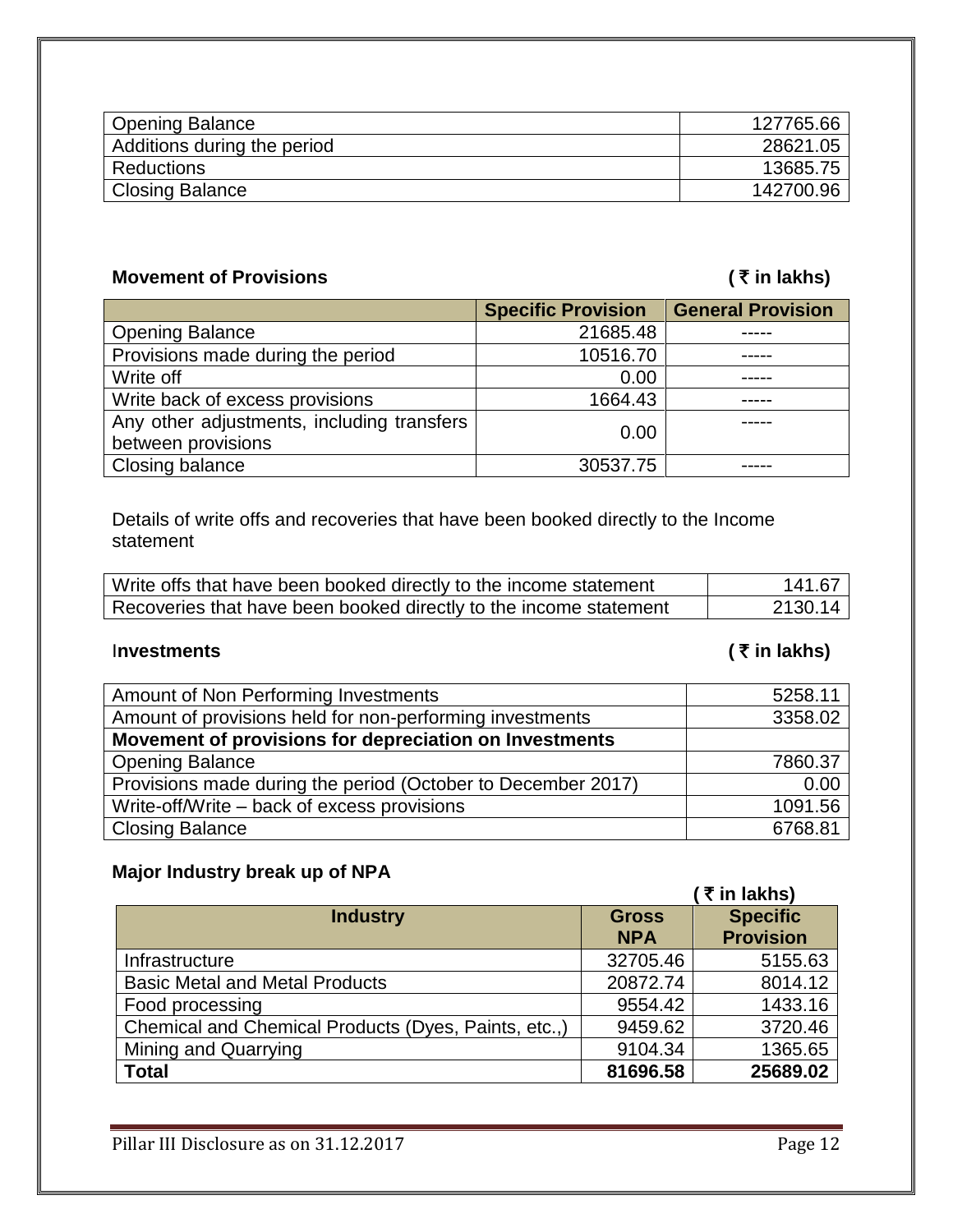#### **Geographic wise Distribution of NPA and Provision**

#### **(** ` **in lakhs)**

| Geography | <b>Gross NPA</b> | <b>Specific Provision</b> |
|-----------|------------------|---------------------------|
| Domestic  | 142700.96        | 30537.75                  |
| Overseas  | 0.00             | n nn                      |
| Total     | 142700.96        | 30537.75                  |

#### **Table DF- 4- Credit Risk : Disclosures for Portfolios Subject to the Standardized Approach**

a) For exposure amounts after risk mitigation subject to the standardized approach, amount of a bank's outstanding (rated and unrated) in the following three major risk buckets as well as those that are deducted:

| <b>Particulars</b>                                         | <b>Below 100% Risk</b> |           | 100% Risk Weight |                   |               | More than 100% Risk |            | <b>Grand Total</b> |
|------------------------------------------------------------|------------------------|-----------|------------------|-------------------|---------------|---------------------|------------|--------------------|
|                                                            | Weight                 |           |                  |                   | <b>Weight</b> |                     |            |                    |
|                                                            | <b>BV**</b>            | RWA**     | <b>BV</b>        | <b>RWA</b>        | <b>BV</b>     | <b>RWA</b>          | <b>BV</b>  | <b>RWA</b>         |
|                                                            |                        |           |                  | <b>Fund Based</b> |               |                     |            |                    |
| Loans &<br>Advances                                        | 1458433.56             | 569851.50 | 751585.10        | 692493.40         | 313044.95     | 464632.85           | 2523063.61 | 1726977.75         |
| Investments                                                | 636632.23              | 0.00      | 0.00             | 0.00              | 0.00          | 0.00                | 636632.23  | 0.00               |
| Other<br>Assets*                                           | 303516.59              | 40709.16  | 40136.13         | 38360.11          | 6522.16       | 16305.40            | 350174.88  | 95374.67           |
| <b>Total Fund</b><br><b>Based</b><br>Outstanding           | 2398582.38             | 610560.66 | 791721.23        | 730853.51         | 319567.11     | 480938.25           | 3509870.72 | 1822352.42         |
| Non Funded<br>Based (after<br>applying<br>CCF)             | 41275.63               | 22737.69  | 41317.84         | 32883.15          | 40142.88      | 51230.19            | 122736.35  | 106851.03          |
| Exposure<br>under<br>mitigation                            | 2945.73                | 0.00      | 9966.58          | 0.00              | 5962.68       | 0.00                | 18874.99   | 0.00               |
| Claim<br>against the<br>bank not<br>acknowledge<br>as debt | 0.00                   | 0.00      | 0.00             | 13550.60          | 0.00          | 0.00                | 0.00       | 13550.60           |
| <b>Total</b><br>Outstanding                                | 2439858.01             | 633298.35 | 833039.07        | 777287.26         | 359709.99     | 532168.44           | 3632607.07 | 1942754.05         |

\* other assets includes cash, balance with RBI, balance with other banks, fixed assets and others

**\*\* BV: Book Value; RWA: Risk Weighted Assets**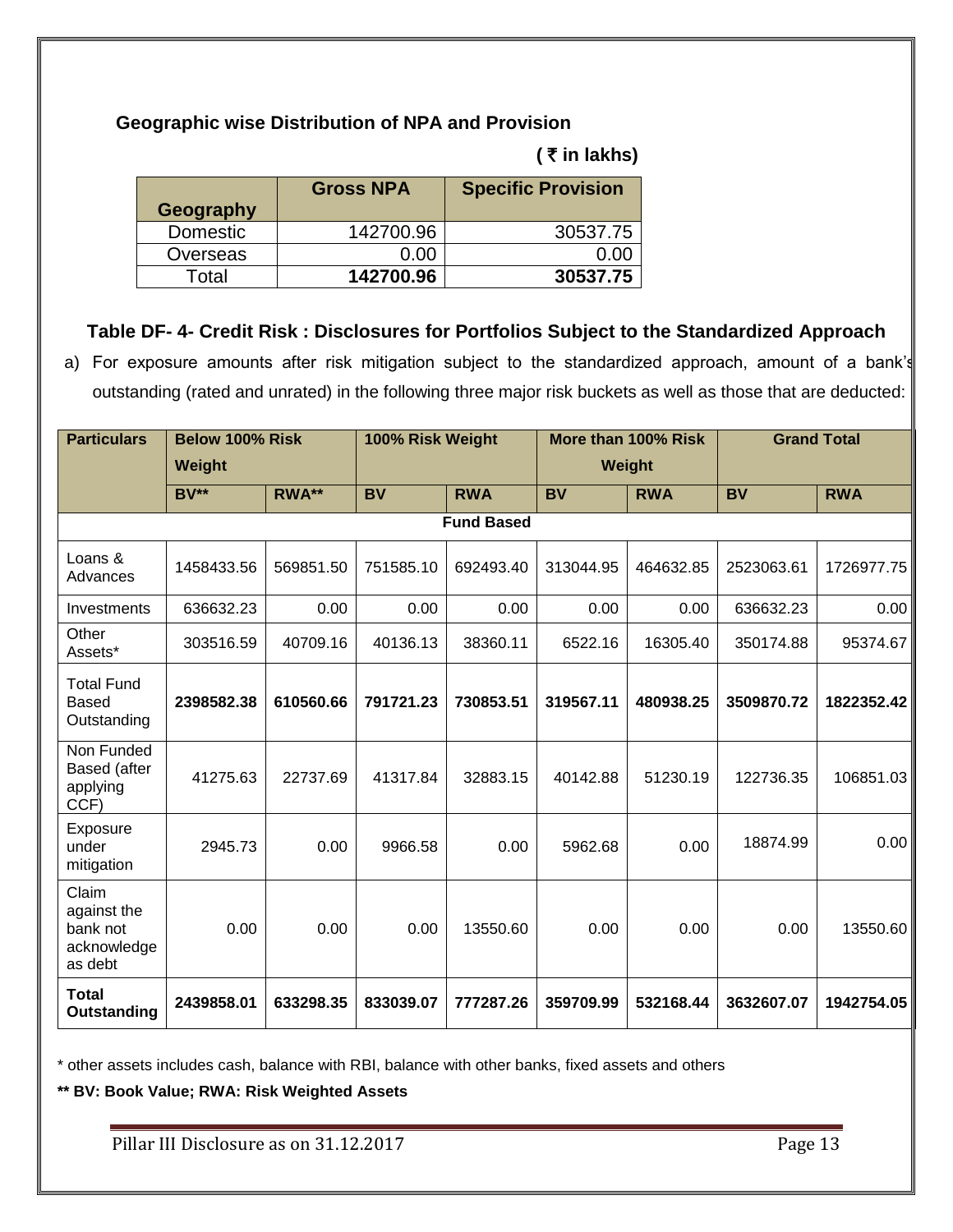# **Table DF- 5-Credit Risk: Credit Risk Mitigation: Disclosures for Standardized Approaches**

### **Qualitative Disclosures**

a) The general qualitative disclosure requirement with respect to credit risk mitigation including

**Policies and process for and an indication of the extent to which the bank makes use of, on and off balance sheet netting;**

### **Policies and processes for collateral valuation and management**

Bank has a policy and procedure for the management of collateral and guarantees.

Valuation should be based on the current market value of the collateral and should not be biased in order to enable the bank, to grant a higher credit limit to the borrower or improve its internal credit rating, make a smaller amount of provision or continue interest accrual for a problem credit. Collateral should be revalued on a regular basis, though the frequency may vary with the type of collateral involved and the nature & the internal credit rating of the underlying credit e.g. frequency for shares and properties as collateral would be different.

Collaterals & guarantees are properly evaluated with respect to legal validity, enforceability in all relevant jurisdictions, etc., for the purpose of netting as credit risk mitigants as per the policy.

A more conservative approach should be adopted for valuing the collateral of problem credits because the forced-sale value, rather than the open market value, is likely to be closer to what eventually may be realized from an asset sale when the market conditions are un-favorable. Therefore, a discount to the estimated market value should be applied where appropriate.

#### **Description of the main types of collateral taken by the bank**

Under Standardized approach, the following collateral instruments used as risk mitigants for the capital computation.

- 1. Cash and fixed deposits of the Borrower with the Bank.
- 2. Gold ( The value of the gold arrived after notionally converting into 99.99% purity)
- 3. Securities issued by Central and State Governments.
- 4. Kisan Vikas Patra and National Savings Certificates (with no lock-in period)
- 5. Life insurance policies with a declared surrender value of an insurance company which is regulated by an insurance sector regulator.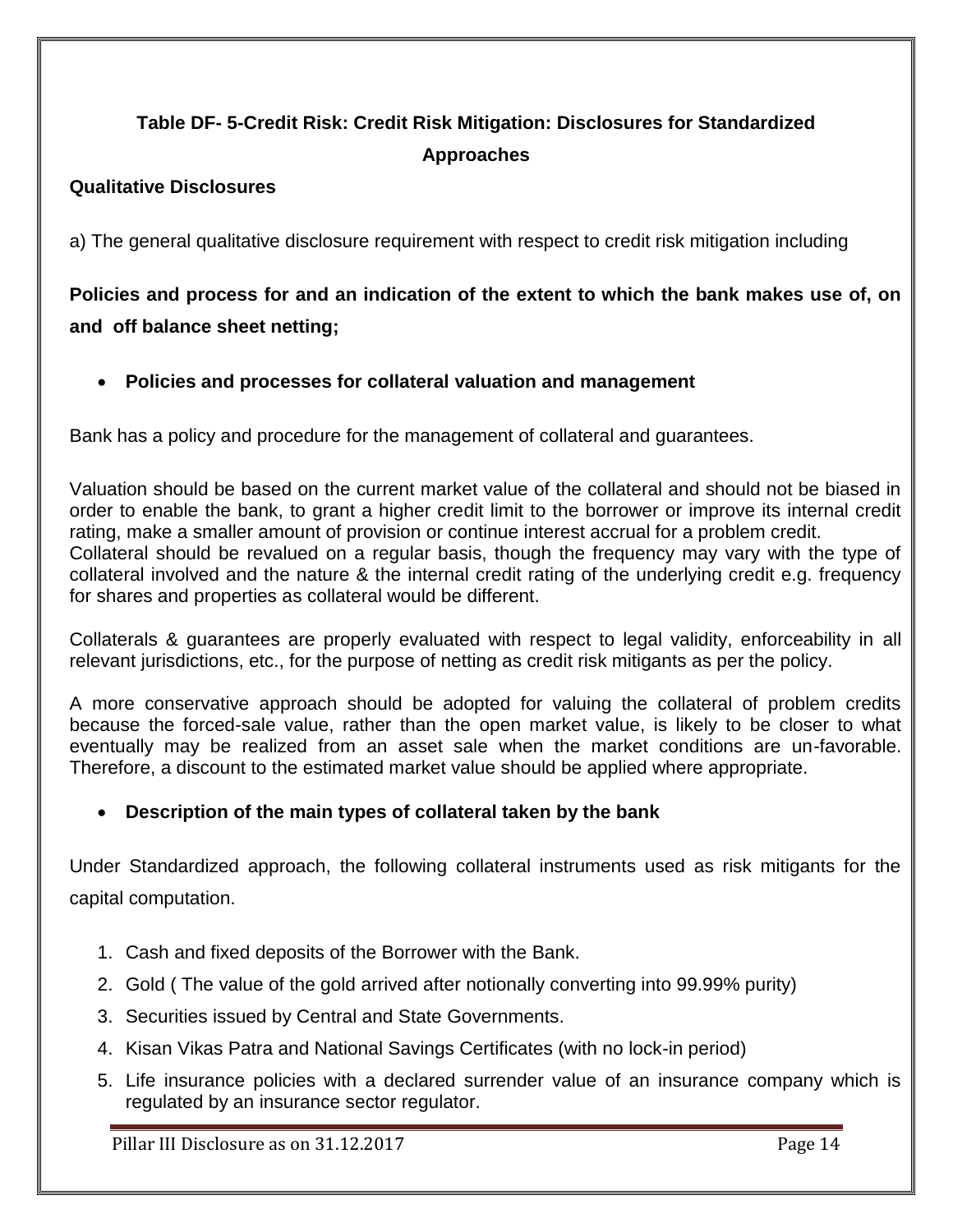- 6. Debt Securities issued by Public Sector Entities and other entities (including banks and other primary dealers) rated by chosen rating agency attracting 100% risk weight or lesser risk weight.( i.e. rated atleast BBB(-) or A3 for short-term debt instruments)
- 7. Debt Securities not rated by a chosen Credit Rating Agency in respect of which banks should be sufficiently confident about the market liquidity where these are
	- a) Issued by a bank
	- b) Listed on a recognized stock exchange,
	- c) Classified as senior debt and
	- d) all the rated issues of the same senior by the issuing bank are rated atleast BBB (-) or A3 by a chosen Credit Rating Agency.
	- e) The bank has no information to suggest that the issue justifies a rating below BBB (-) or A3 by a chosen Credit Rating Agency
- 8. Units of Mutual Funds regulated by the securities regulator of the jurisdiction of the Bank's operation and mutual funds where
	- a. A price for the units is publicly quoted daily i.e. where the daily NAV is available in public domain
	- b. Mutual fund is limited to investing in the permitted instruments listed.
- **Information about (market or credit ) risk concentrations within the mitigation taken**

Majority of the exposures are retail exposures and insulated with adequate liquid collateral by way of cash margin, KVP, fixed deposits, National Savings Certificate, Life Insurance Policies etc for reducing the capital buffer after applying applicable haircuts in the respective securities.

#### **Quantitative Disclosures**

a) For each separately disclosed credit risk portfolio the total exposure (after, where applicable, on –or off balance sheet netting) that is covered by eligible financial collateral after the application of haircuts.

Credit Risk exposure covered by Eligible Financial Collaterals